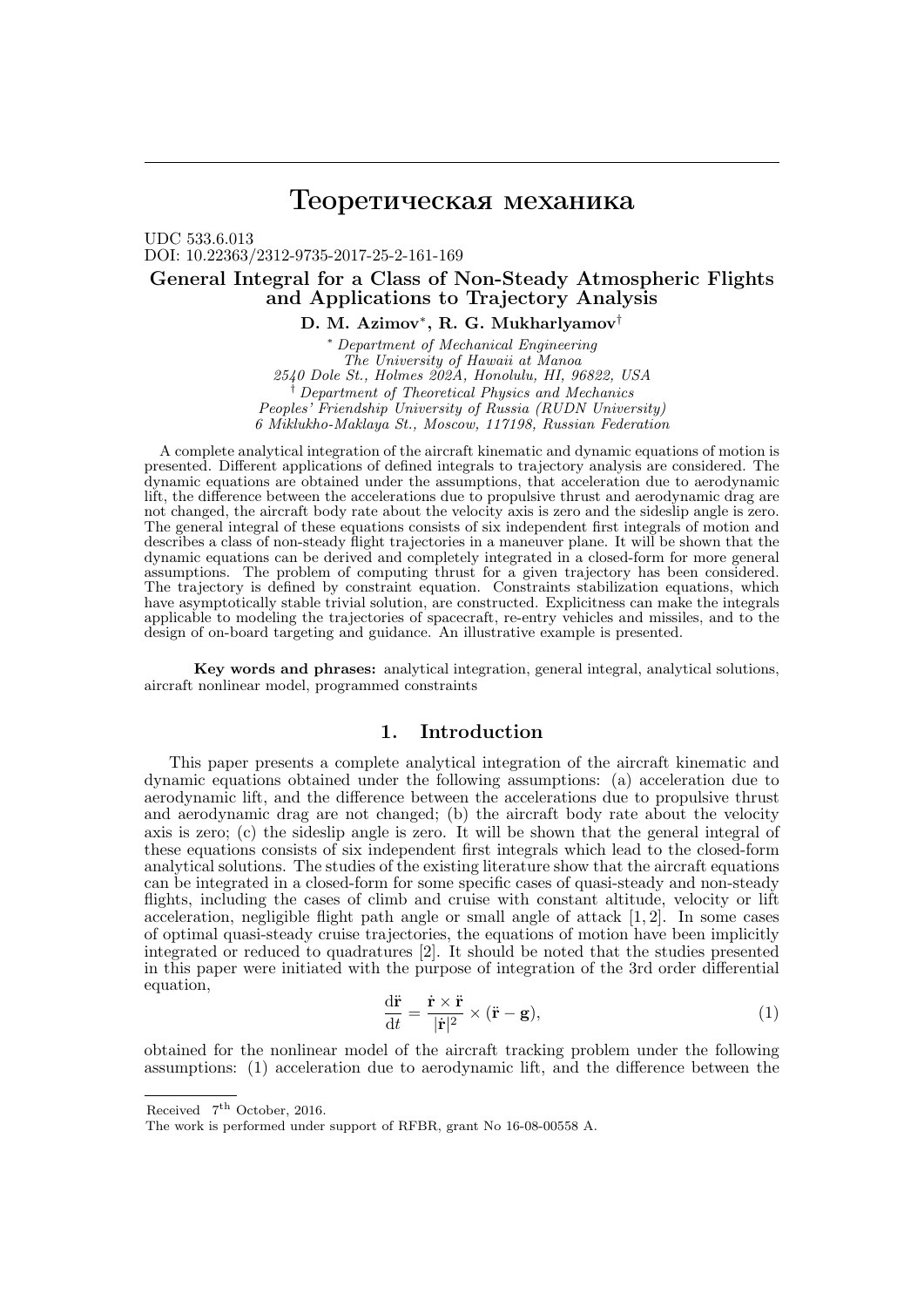accelerations due to propulsive thrust and aerodynamic drag are not changed; (2) the aircraft body rate about the roll axis is zero; (3) the angle of attack and the sideslip angle are zero  $[3-5]$ . Note that the left hand side of Eq.  $(1)$  represents the jerk vector, and its expression does not explicitly depend on the accelerations due to thrust, drag and lift. Analysis show, however, that as the drag is a function of the square of the velocity, it would be very difficult to hold the lift, and the thrust-drag accelerations constant with zero angle of attack. In this paper, it will be shown that Eq. (1) can also be derived and completely integrated in a closed-form for a more general assumptions (a-c) with non-zero and variable angles of attack. It is demonstrated that the assumptions (a-b) can significantly extend the applicability of Eq. (1). Explicitness can make the integrals applicable to modeling the trajectories of spacecraft, re-entry vehicles and missiles, and to the design of on-board targeting and guidance [4].

## 2. Equations and Integrals for Non-steady Flight

Consider the F-frame formed by the triad of orthogonal unit vectors  $\mathbf{e}_1^F$ ,  $\mathbf{e}_2^F$ ,  $\mathbf{e}_3^F$  and with the origin O at the aircraft center of mass (COM): the unit vector  $\mathbf{e}_1^F$  is aligned with the velocity vector,  $e_3^F$  forms the angle  $\phi$  with lift and  $e_2^F$  completes the right handed system (see Fig. 1). The angle  $\phi$  is measured in the  $O\mathbf{e}_2^F\mathbf{e}_3^F$ -plane. It is assumed that the non-steady flight trajectory lies in a vertical plane xz containing  $e_1^F$  and  $e_3^F$ . Then if P is the sum of external forces acting on the aircraft, that is thrust, weight, drag and lift, then [1]



Figure 1. To the nonlinear aircraft model

$$
\mathbf{P} = \mathbf{W} + \mathbf{T} + \mathbf{D} + \mathbf{L}
$$

can be rewritten in the form:

$$
\mathbf{P} = (T\cos\bar{\alpha} - D - g_0\sin\theta)\mathbf{e}_1^F + [(T\sin\bar{\alpha} + L)\cos\phi - g_0\cos\theta]\mathbf{e}_3^F,
$$

where  $\bar{\alpha} = \alpha + \alpha_T$  is the angle between the thrust vector and the velocity vector. If  $\mathbf{a} = \dot{v} \mathbf{e}_1^F + v \dot{\theta} \mathbf{e}_3^F$ , then with the assumptions given above, the Newton's second law yields the following equations valid in the maneuver  $xz$ -plane [3]:

$$
\dot{v} = -g_0 \sin \theta + c_1, \quad v\dot{\theta} = -g_0 \cos \theta + c_2, \quad \dot{c}_1 = 0, \quad \dot{c}_2 = 0,
$$
\n(2)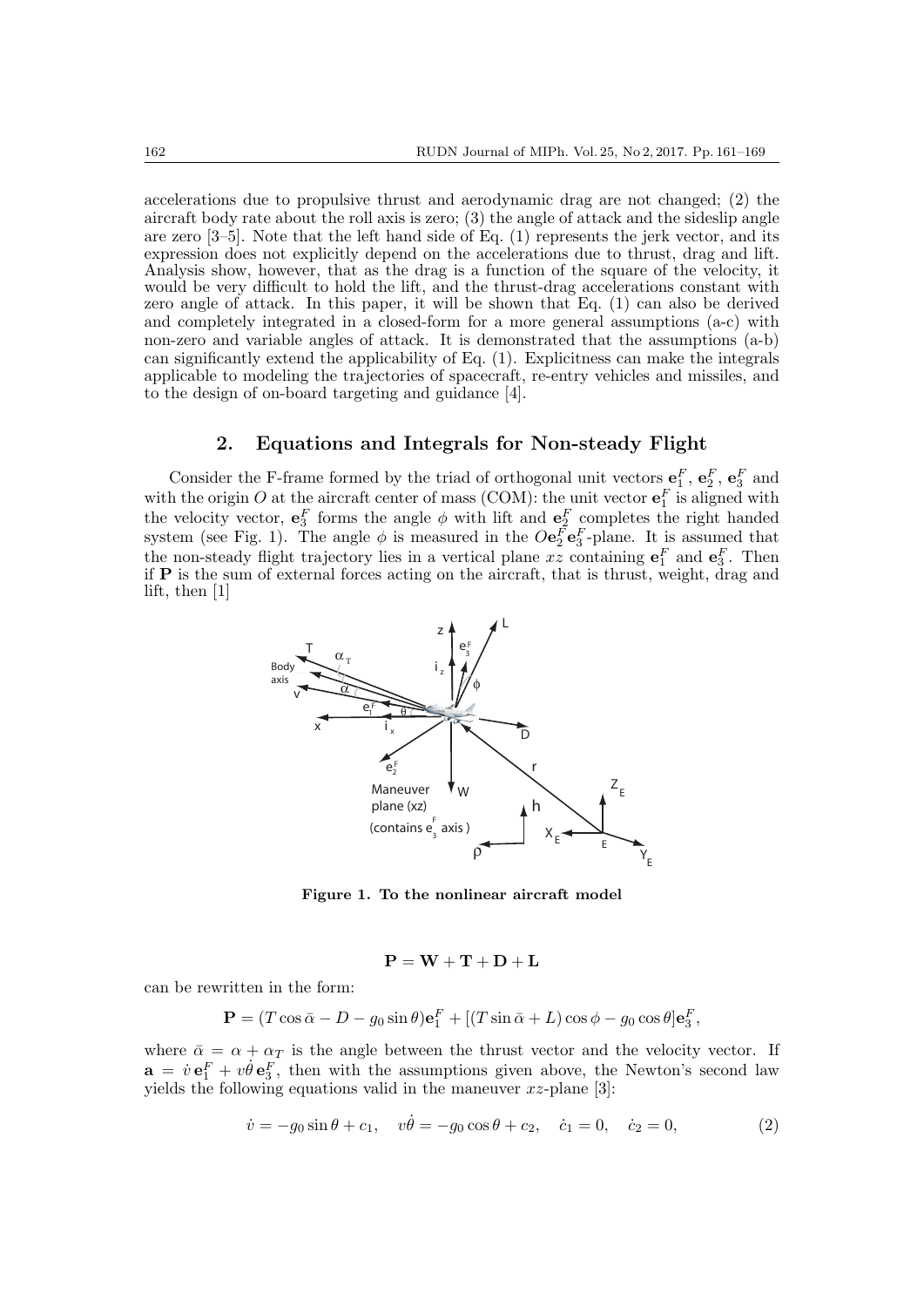where

$$
c_1 = \frac{g_0}{W}(T\cos\bar{\alpha} - D), \quad c_2 = \frac{g_0}{W}(T\sin\bar{\alpha} + L)\cos\phi \tag{3}
$$

with  $\phi = \text{const.}$  Complete analytical integration of Eqs. (2) and application of the resulting solutions to trajectory analysis is the main purpose of this paper. As will be shown below, the complete integration of Eqs. (2) reveals a general integral which consists of six independent first integrals with their constants. These constants will be denoted below by  $\eta_i$ ,  $(i = 1, \ldots, 6)$ , and one can accept that  $\eta_1 = c_1 = \text{const}$  and  $\eta_2 = c_2 = \text{const}$ . Eqs. (2) are valid for a flight with the assumptions (a-c) in the maneuver plane. The first integrals of Eqs. (2) for  $\eta_1$  and  $\eta_2$  represent the relationships between the velocity magnitude, flight path angle, the propulsive and aerodynamic accelerations.

## 3. Integrals for Velocity Vector, Time and Position Vector

#### Integrals for magnitude of velocity vector

In this subsection, it will be shown that the first two equations of Eqs. (2) can be explicitly integrated in elementary and transcendental functions in terms of the angle  $\theta$ . By considering  $\theta$  as an independent variable instead of time, t, we have  $\dot{v} = dv/dt$  $dv/d\theta d\theta/dt$ . Then by eliminating  $d\theta/dt$  from Eqs. (2), one can obtain

$$
\frac{\mathrm{d}v}{\mathrm{d}\theta}v^{-1} = \frac{-g_0 \sin \theta + c_1}{-g_0 \cos \theta + c_2},\tag{4}
$$

which can be integrated in the form [6]:

$$
v(\theta) = \eta_3(a + b\sin x)^{-1} \exp\left[\frac{2A}{d_1}\arctan\frac{a\tan\bar{x} + b}{d_1}\right], \quad [a^2 > b^2],
$$
  

$$
v(\theta) = \eta_3(a + b\sin x)^{-1} \left[\frac{a\tan\bar{x} + d_3}{a\tan\bar{x} + d_4}\right]^{(A/d_2)}, \qquad [a^2 < b^2],
$$
  

$$
v(\theta) = \eta_3(a + b\sin x)^{-1} \exp\left[\frac{A}{a}\tan\left(\bar{x} - \frac{\pi}{4}\right)\right], \qquad [a^2 = b^2],
$$
 (5)

where  $\eta_3$  is the integration constant,  $x = \theta + \frac{\pi}{2}$ ,  $\bar{x} = x/2$  and  $a + b \sin x \neq 0$ , and the following constants are used:

$$
A = c_1, \quad a = c_2, \quad b = -B = -g_0,\tag{6}
$$

$$
d_1 = \sqrt{a^2 - b^2}
$$
,  $d_2 = \sqrt{b^2 - a^2}$ ,  $d_3 = b - \sqrt{b^2 - a^2}$ ,  $d_4 = b + \sqrt{b^2 - a^2}$ . (7)

Note that in a particular case when  $a + b \sin x = 0$ , the system of equations in Eqs. (2) describes a motion with constant  $v$  and  $\theta$ . This case is of a very limited theoretical and practical interest, and not considered in this paper.

#### Integrals for time

Once  $v = v(\theta)$  is determined, the second equation of Eqs. (2) can be integrated as:

$$
t = \int_{x_0 - \gamma}^{x - \gamma} \frac{v(x) \mathrm{d}x}{a + b \sin x} + \eta_4,\tag{8}
$$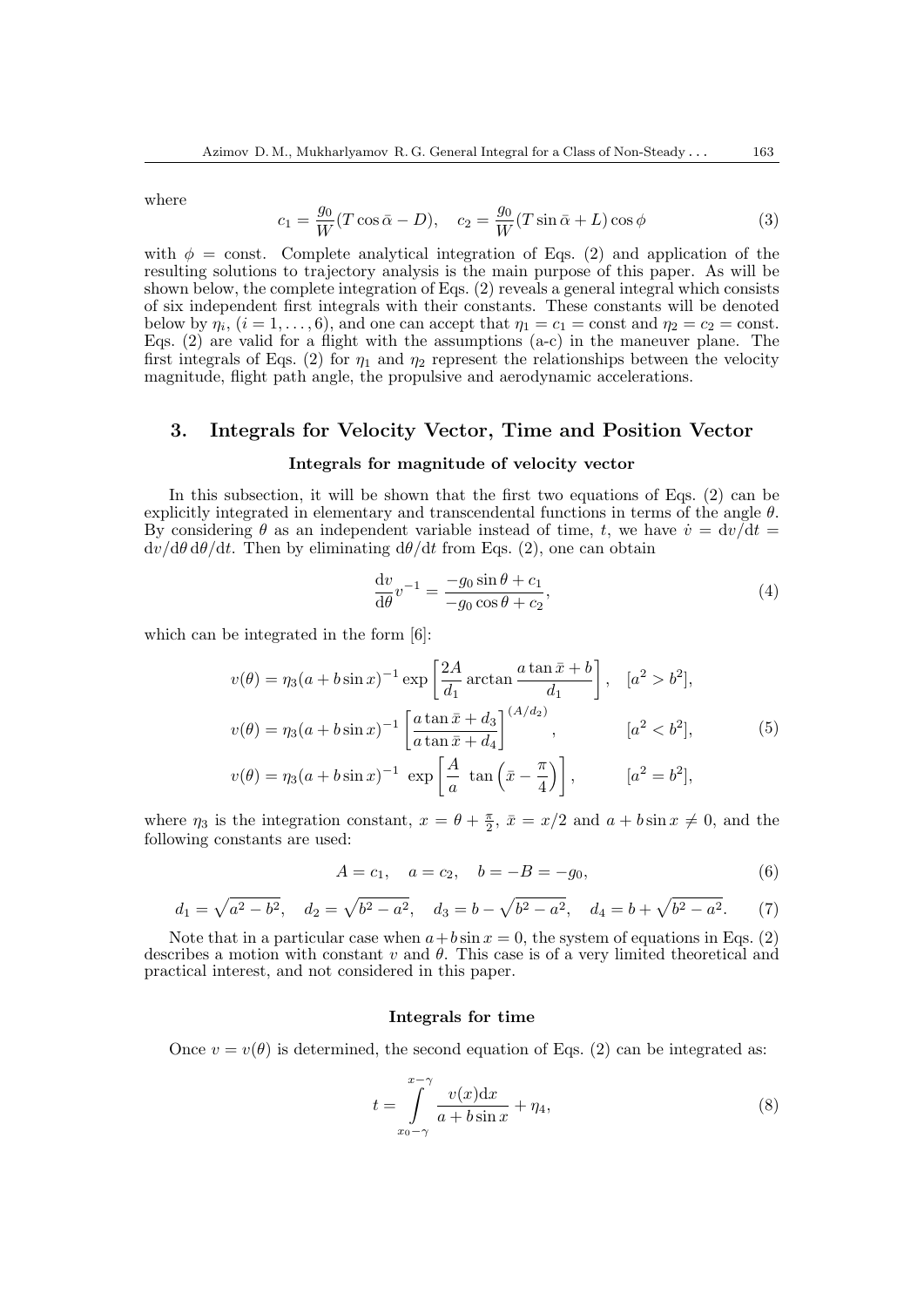which can be reduced to the following final forms:

$$
t = \frac{\eta_3}{A^2 + a^2 - b^2} \exp\left[\frac{2A}{d_1}\arctan\frac{a\tan\bar{x} + b}{d_1}\right] \left(\frac{A + b\cos x}{a + b\sin x} + \frac{a}{A}\right) + \eta_4, \quad [a^2 > b^2],
$$
  
\n
$$
t = \frac{\eta_3}{A^2 + a^2 - b^2} \exp\left[\frac{A}{d_2}\ln\frac{a\tan\bar{x} + d_3}{a\tan\bar{x} + d_4}\right] \left(\frac{A + b\cos x}{a + b\sin x} + \frac{a}{A}\right) + \eta_4, \quad [a^2 < b^2], \quad (9)
$$
  
\n
$$
t = \frac{\eta_3}{A^2} \exp\left[\frac{A}{a}\tan\left(\frac{x}{2} - \frac{\pi}{4}\right)\right] \left(\frac{A + b\cos x}{a(1 + \sin x)} + \frac{a}{A}\right) + \eta_4, \quad [a^2 = b^2],
$$

where  $\eta_4$  is the new integration constant,  $\sin x \neq -1$ . As Eq. (1) is a 3rd-order vector differential equation, which describes the motion in the maneuver plane, its complete integration would require to find six independent first integrals with six scalar integration constants of motion in the maneuver plane. So far, four independent first integrals and four new constants have been found above, that is  $\eta_1$  and  $\eta_2$  in Eq. (2),  $\eta_3$  in Eqs. (5) and  $\eta_4$  in Eqs. (9). Eqs. (5) and Eqs. (9) also represent the general solution of Eqs. (2) with constants  $\eta_3$ ,  $\eta_4$ ,  $c_1$  and  $c_2$ .

### Integrals for position vector components

It can be shown that the magnitude of the velocity vector and angle between the velocity vector and the local horizon are not enough to uniquely determine the position of the aircraft in the maneuver plane. If  $\mathbf{v} = v \cos \theta \mathbf{i}_x - v \sin \theta \mathbf{i}_z$  and  $\mathbf{r} = \rho \mathbf{i}_x - h \mathbf{i}_z$ , where  $\rho$  and  $h$  are the aircraft horizontal and vertical coordinates (crossrange and downrange respectively), then the equation  $\mathbf{v} = \dot{\mathbf{r}}$  written in terms of its components yields

$$
\dot{\rho} = v \cos \theta, \qquad \dot{h} = v \sin \theta. \tag{10}
$$

Noting that  $\theta = x - \pi/2$ ,  $\dot{\rho} = d\rho/dx dx/dt$  and  $\dot{h} = dh/dx dx/dt$ , one can rewrite Eqs.  $(10)$  as

$$
\frac{d\rho}{dx} = v \frac{dt}{dx} \sin x, \qquad \frac{dh}{dx} = -v \frac{dt}{dx} \cos x,
$$
\n(11)

Integration of Eqs. (11) yields the aircraft coordinates  $\rho$  and  $h$ :

$$
\rho(x) = P \exp\left[\frac{4A}{d_1}\arctan\frac{a\tan\bar{x} + b}{d_1}\right] + \eta_5, \quad [a^2 > b^2],
$$
  
\n
$$
\rho(x) = P \exp\left[\frac{2A}{d_2}\ln\frac{a\tan\bar{x} + d_3}{a\tan\bar{x} + d_4}\right] + \eta_5, \qquad [a^2 < b^2]
$$
  
\n
$$
\rho(x) = P \exp\left[\frac{2A}{a}\tan\left(\frac{x}{2} - \frac{\pi}{4}\right)\right] + \eta_5, \qquad [a^2 = b^2],
$$
\n(12)

and

$$
h(x) = Q \exp\left[\frac{4A}{d_1}\arctan\frac{a\tan\bar{x} + b}{d_1}\right] + \eta_6, \quad [a^2 > b^2],
$$
  
\n
$$
h(x) = Q \exp\left[\frac{2A}{d_2}\ln\frac{a\tan\bar{x} + d_3}{a\tan\bar{x} + d_4}\right] + \eta_6, \quad [a^2 < b^2],
$$
  
\n
$$
h(x) = Q \exp\left[\frac{2A}{a}\tan\left(\frac{x}{2} - \frac{\pi}{4}\right)\right] + \eta_6, \quad [a^2 = b^2],
$$
\n(13)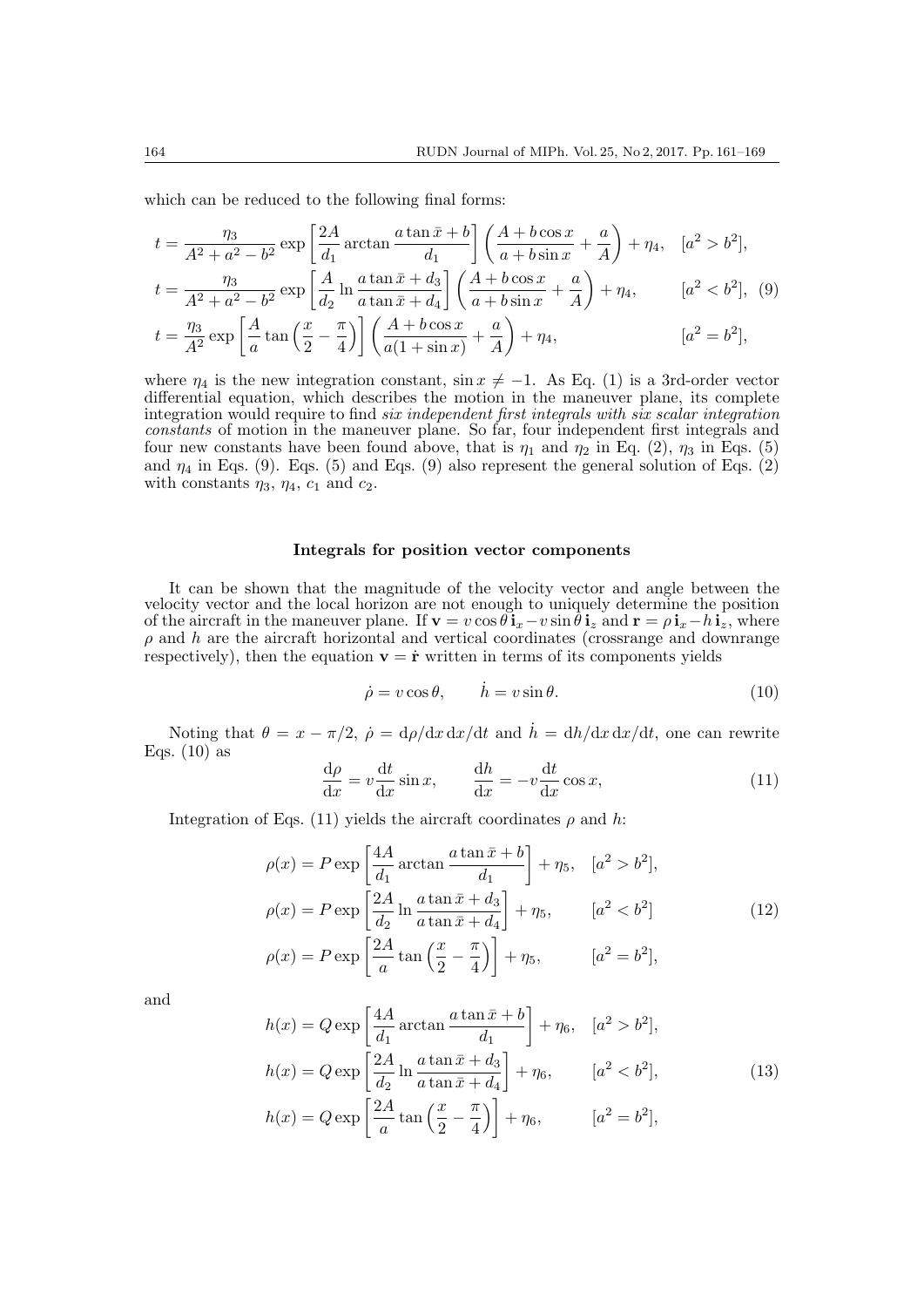where  $\eta_5$  and  $\eta_6$  are the new integration constants,  $\bar{x} = x/2$ , and P and Q are known functions of  $x$ . Eqs. (12) and (13) represent the first integrals of Eqs. (10) (and Eqs. (2)), and allow us to determine the aircraft's horizontal and vertical cartesian coordinates (crossrange and downrange) in the maneuver plane. The first integrals presented in Eqs. (2), (5), (9), (12) and (13) with constants  $\eta_i$ ,  $i = 1, \ldots, 6$  represent the general integral of Eq. (2). Any point on the trajectory can be considered as a target point and the constants can be chosen to achieve this point. Consequently, the targeting problem can be solved at any desired point thereby providing a foundation for the development and design of the targeting and guidance schemes.

#### 4. Expressions for Thrust and Angle of Attack

As mentioned above, the assumptions  $(a)$ – $(c)$  can be justified and validated by analyzing the thrust, drag and list accelerations using the solutions for altitude and velocity, and by comparing the results for the angle of attack and the thrust to existing ranges of these quantities  $[2, 7, 8]$ . The assumptions  $(a)$  and  $(b)$  mean that

$$
\frac{T\cos\bar{\alpha} - D}{m} = c_1 = \text{const}, \quad \frac{(T\sin\bar{\alpha} + L)\cos\phi}{m} = c_2 = \text{const}, \tag{14}
$$

where [1]

$$
\phi = \text{const}, \quad m = \frac{W}{g_0}, \quad D = \frac{1}{2}C_D \rho_a S v^2, \quad L = \frac{1}{2}C_L \rho_a S v^2,
$$

and it is assumed that  $\phi \neq \pi/2 + k\pi$ ,  $k = 0, 1, 2, \ldots$ , the drag and lift coefficients,  $C_D$  and  $C_L$  can be computed according to Ref. [2] and the air density,  $\rho_a$  is changed according to the exponential law. From Eq. (14) one can obtain

$$
(mc_1 + D)\sin\bar{\alpha} - \left(\frac{mc_2}{\cos\phi} - L\right)\cos\bar{\alpha} = 0.
$$
 (15)

Eq. (15) is a transcendental equation and solvable for  $\alpha = \alpha(h, v)$  only by numerical schemes. Once  $\alpha = \alpha(h, v)$  is determined, then the thrust can be computed as

$$
T = \sqrt{(mc_1 + D)^2 + \left(\frac{mc_2}{\cos\phi} - L\right)^2}.
$$
 (16)

### 5. Illustrative Example

Consider the example of a flight simulation using the analytical solutions presented above for  $a^2 > b^2$ . One can compute magnitude of velocity vector, time, altitude and downrange in terms of the angle  $\theta$  which is assumed to satisfy the inequality:  $\theta_0 \leq \theta \leq \theta_1$ . The following values have been accepted:  $t_0 = 0.0, v_0 = 250, g_0 = 9.8, b = -9.8,$  $\rho_0 = 28500, \ \breve{h}_0 = 7000, \ W = 5000, \ a = 10.0, \ A \in [0.1, 0.5], \ \theta_0 = -10^{\circ}, \ \Delta\theta = 65^{\circ}.$  The results of the simulations for this case are illustrated in figures 2–4. The plots of the angle of attack and the thrust vs magnitude of velocity are presented in figures 2 and 3. These figures show that when the velocity magnitude is decreased in the beginning of the simulation for  $\sim 10$  ft/s,  $\alpha$  is increased for  $\sim 0.5^{\circ}$  and T is decreased for  $\sim 45$  lbs. Analysis has also shown that an increase in values of W leads to the higher values for  $\alpha$ and  $T$ , and also  $T$  is increased together with altitude and Mach number, computed as  $M = v/v_a$ , where  $v_a$  is the speed of sound [2]. From Fig. 4 it can also be seen that each additional value  $0.1$  to  $A$  would yield an increase of the final altitude by only 100 m.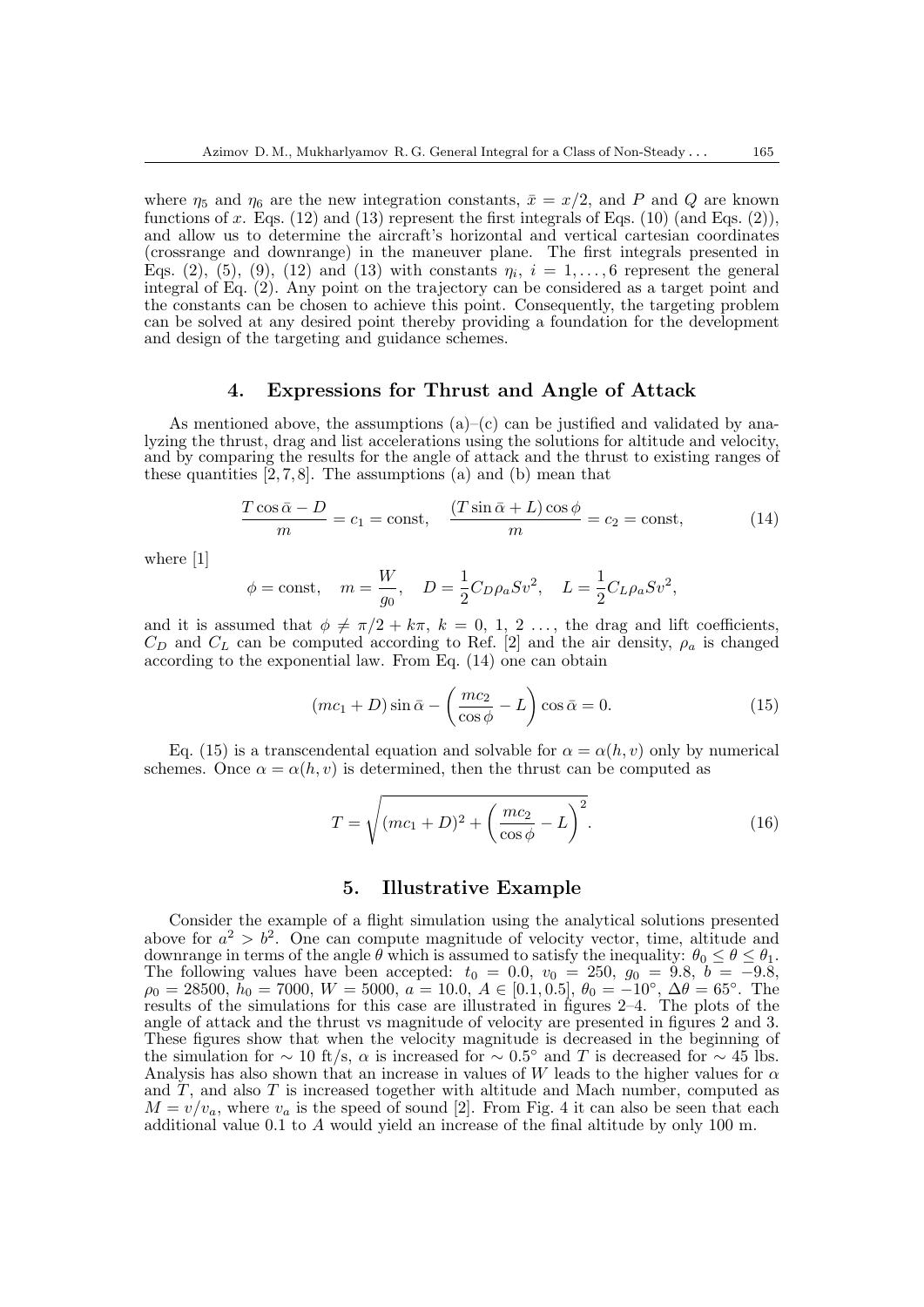

Figure 2. Angle of attack vs magnitude of velocity

Figure 3. Propulsive thrust vs magnitude of velocity



Figure 4. Downrange vs altitude

# 6. Computation of Thrust with Stabilization of Constraints

Let the aircraft trajectory be given in the form  $h = f(\rho)$ . Then the equations of a programmed constraint and its derivative are  $y = h - f(\rho)$  and  $\frac{dy}{dt} = \nu_y$  with [9]

$$
\nu_y = -\nu \left( \sin \theta + f'(\rho) \cos \theta \right), \quad f'(\rho) = \frac{\mathrm{d}f(\rho)}{\mathrm{d}\rho},\tag{17}
$$

The equations of the perturbed constraint can be given as

$$
\frac{dy}{dt} = \nu_y, \quad \frac{d\nu_y}{dt} = K(y, \nu_y, \rho, h, \nu, \theta), \quad K(0, 0, \rho, h, \nu, \theta) = 0,\tag{18}
$$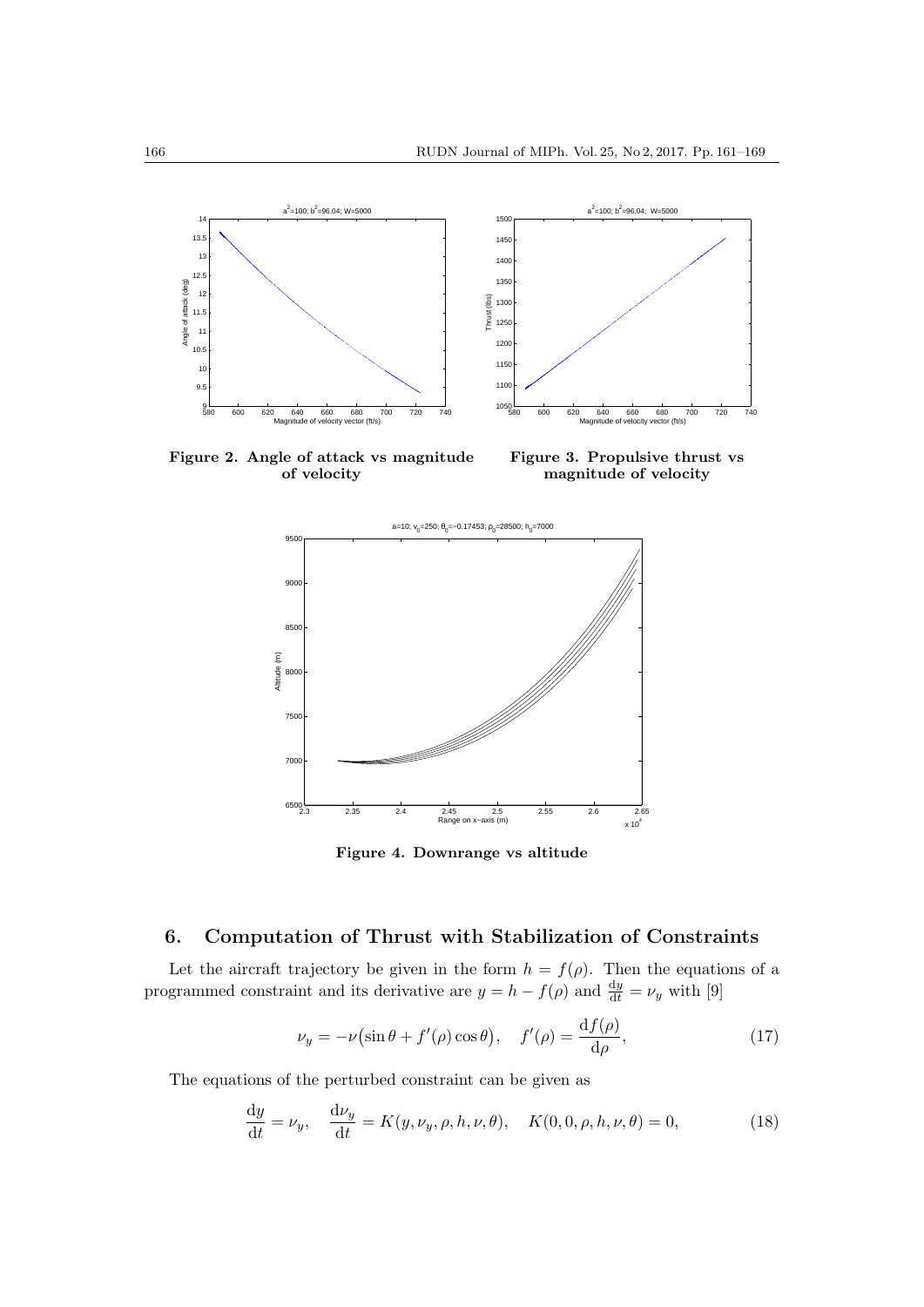and in particular,  $\frac{d\nu_y}{dt} = -cy - k\nu_y$ . Eqs. (2), (17) and (18) yield the equation with respect to the thrust:

$$
\frac{d\nu_y}{dt} = -\frac{d\nu}{dt} \left( \sin \theta + f'(\rho) \cos \theta \right) + \nu \left( f'(\rho) \sin \theta - \cos \theta \right) \frac{d\theta}{dt} - \nu f''(\rho) \cos \theta \frac{d\rho}{dt},
$$

$$
f''(\rho) = \frac{df'(\rho)}{d\rho}.
$$

After substitution of these expressions into Eqs. (18), which provides

$$
\frac{d\nu_y}{dt} = -\frac{d\nu}{dt} \left( \sin \theta + f'(\rho) \cos \theta \right) + \nu \left( f'(\rho) \sin \theta - \cos \theta \right) \frac{d\theta}{dt} - \nu f''(\rho) \cos \theta \frac{d\rho}{dt},
$$

one can obtain the equation for determination of  $T: T = A/B$ , where

$$
A = mK - (\sin \theta + f'(\rho) \cos \theta)(mg \sin \theta + D) -
$$
  
 
$$
- (f'(\rho) \sin \theta - \cos \theta)(-mg \cos \theta + L \cos \varphi) +
$$
  
 
$$
+ mv^2 f''(\rho) \cos^2 \theta,
$$
  
\n
$$
B = -(\sin \theta + f'(\rho) \cos \theta) \cos \alpha + (f'(\rho) \sin \theta - \cos \theta) \cos \varphi \sin \alpha.
$$

Assume now that  $K = -cy - k\nu_y = c(f(\rho) - h) + k\nu(\sin\theta + f'(\rho)\cos\theta)$ , with  $c > 0$ ,  $k > 0$ . Then one can show that

$$
A = -mch + mk\nu\sin\theta - mg + D\sin\theta + L\cos\varphi\cos\theta ++mcf(\rho) + (mk\nu\cos\theta - D\cos\theta - L\cos\varphi\sin\theta)f'(\rho)++mv^2f''(\rho)\cos^2\theta,B = -\cos\alpha\sin\theta - \sin\alpha\cos\varphi\cos\theta + (\cos\alpha\cos\theta + \sin\alpha\cos\varphi\sin\theta)f'(\rho).
$$

### 7. Conclusions

The general integral of the aircraft's kinematic and dynamic equations of motion in the non-steady flight conditions has been obtained. These equations represent the 3rd order vector differential equation, the general integral of which consists of six independent first integrals with six corresponding constants. All integrals are expressed in elementary and transcendental functions in terms of the flight path angle. The applications may also include the flight trajectories in the transonic, low and high supersonic conditions. These results can find potential applications in the design of on-board targeting and guidance schemes.

### References

- 1. N. X. Vinh, Optimal Trajectories in Atmospheric Flight, Elsevier Scientific Publishing Company, Amsterdam, 1981.
- 2. M. Asselin, An Introduction to Aircraft Performance. AIAA Education Series, Write-Patterson Air Force Base, Ohio, 1965.
- 3. R. H. Bishop, A. C. Antoulas, Nonlinear Approach to Aircraft Tracking Problem, Journal of Guidance, Control and Dynamics. AIAA 17 (5) (1994) 1124–1130.
- 4. D. M. Azimov, R. H. Bishop, One Class of Nonlinear Model Solutions for Flight Vehicles and Applications to Targeting and Guidance Schemes, in: Advanced Maui Optical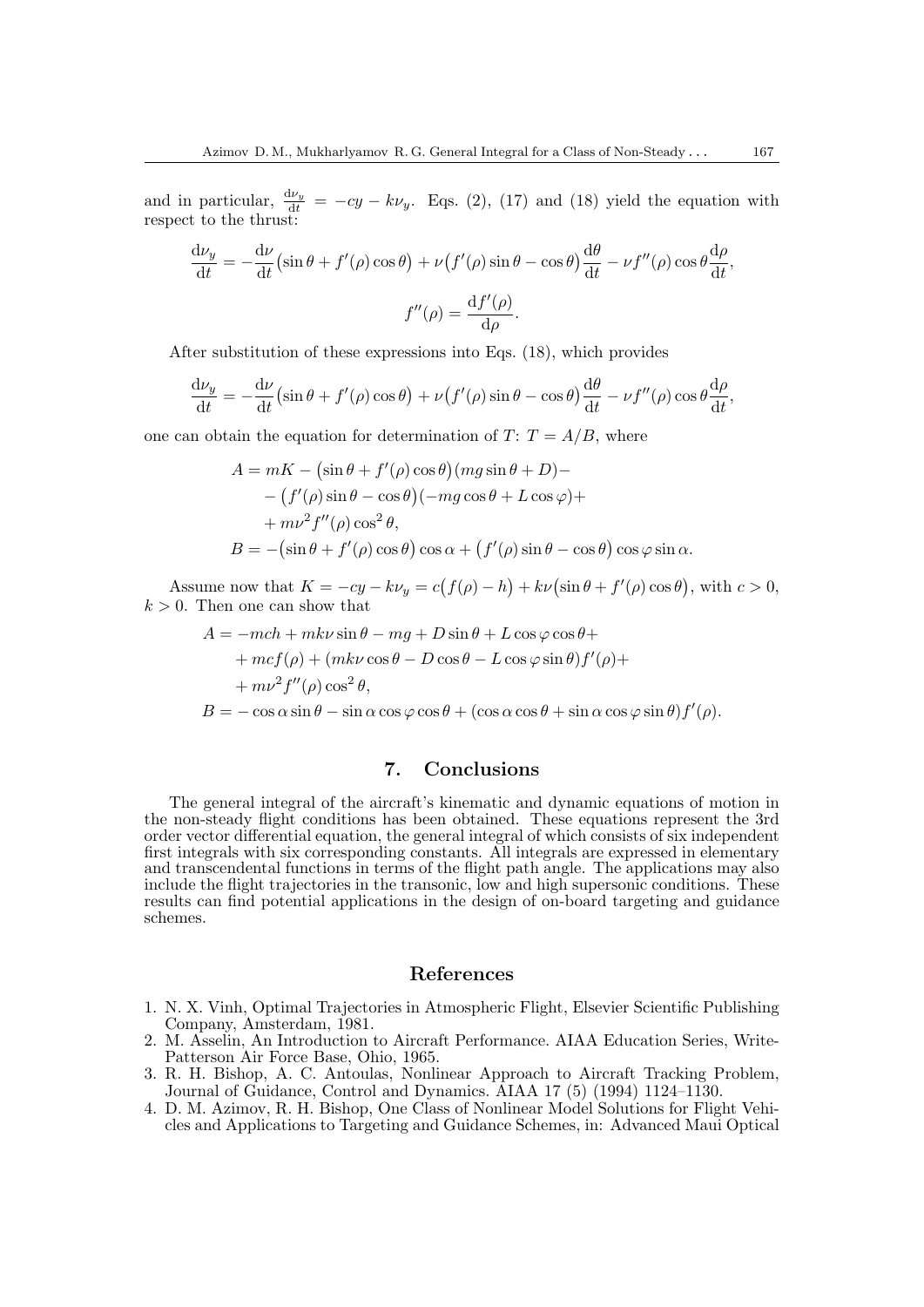and Space Surveillance Technologies Conference (AMOS). Maui, Hawaii. September 11–14, 2012, 2012.

- 5. D. M. Azimov, On One Case of Integrability of Atmospheric Flight Equations, AIAA Journal of Aircraft 48 (5) (2011) 1722–1732.
- 6. I. S. Gradshteyn, I. M. Ryzhik, Table of Integrals, Series and Products, Academic Press, New York, 1965, fourth Edition, 1965. See formulas TI(344), 2.552(2), TI(250),  $2.555(3)$ .
- 7. A. I. Matyuhin, Control of Motion of Mechanical Systems, Fizmatlit, Moscow, 2009, in Russian.
- 8. A. A. Burov, I. I. Kosenko, The Lagrange Differential-Algebraic Equations, Journal of Applied Mathematics and Mechanics 78 (6) (2014) 587–598, in Russian.
- 9. R. G. Mukharlyamov, Simulation of Control Processes, Stability and Stabilization of Systems with Program Constraints, Journal of Computer and Systems Sciences International, 2015, Vol. 54, No. 1, pp. 13-26. 54 (1) (2015) 13–26, in Russian.

УДК 533.6.013 DOI: 10.22363/2312-9735-2017-25-2-161-169

## Общий интеграл для одного класса нестационарных атмосферных летательных аппаратов и приложения для анализа траекторий

## Д. М. Азимов\* , Р. Г. Мухарлямов†

\* Кафедра машиностроения Гавайский университет в Маноа ул. Доул, 2540, Холмс 202A, Гонолулу, США, 96822 † Кафедра теоретической физики и механики Российский университет дружбы народов ул. Миклухо-Маклая, д. 6, Москва, Россия, 117198

Представлено полное интегрирование уравнений кинематики и динамики движения самолёта. Рассмотрены различные применения полученных интегралов к анализу траекторий. Уравнения динамики получены в предположении, что разница между ускорением, вызванным аэродинамической подъёмной силой, и ускорением тяги не меняется, направление курса самолёта относительно продольной оси остаётся постоянным, угол атаки и угол скольжения равны нулю. Общее решение состоит из шести первых интегралов уравнений движения и описывает множество траекторий в вертикальной плоскости. Показано, что уравнения динамики могут быть получены и проинтегрированы в замкнутой форме при более общих предположениях. Рассматривается задача определения величины тяги, соответствующей данной траектории, заданной уравнением связи. Строится уравнение возмущений связи, имеющее асимптотически устойчивое тривиальное решение. Предлагаемый метод построения интегралов может быть использован в задачах построения траекторий космических аппаратов, ракет и спускаемых аппаратов, а также при проектировании бортовых систем целеуказания и наведения. Приводится иллюстрационный пример.

Ключевые слова: аналитическое интегрирование, общий интеграл, аналитические решения, нелинейная модель самолёта, программные связи

### Литература

- 1. Vinh N. Optimal Trajectories in Atmospheric Flight. Amsterdam: Elsevier Scientific Publishing Company, 1981. — 402 p.
- 2. Asselin M. An Introduction to Aircraft Performance. AIAA Education Series / Ed. by J. Przemieniecki. — Ohio: Write-Patterson Air Force Base, 1965. — 334 p.
- 3. Bishop R., Antoulas A. Nonlinear approach to aircraft Tracking Problem // Journal of Guidance, Control and Dynamics. AIAA. — 1994. — Vol. 17, No 5. — Pp. 1124–1130.